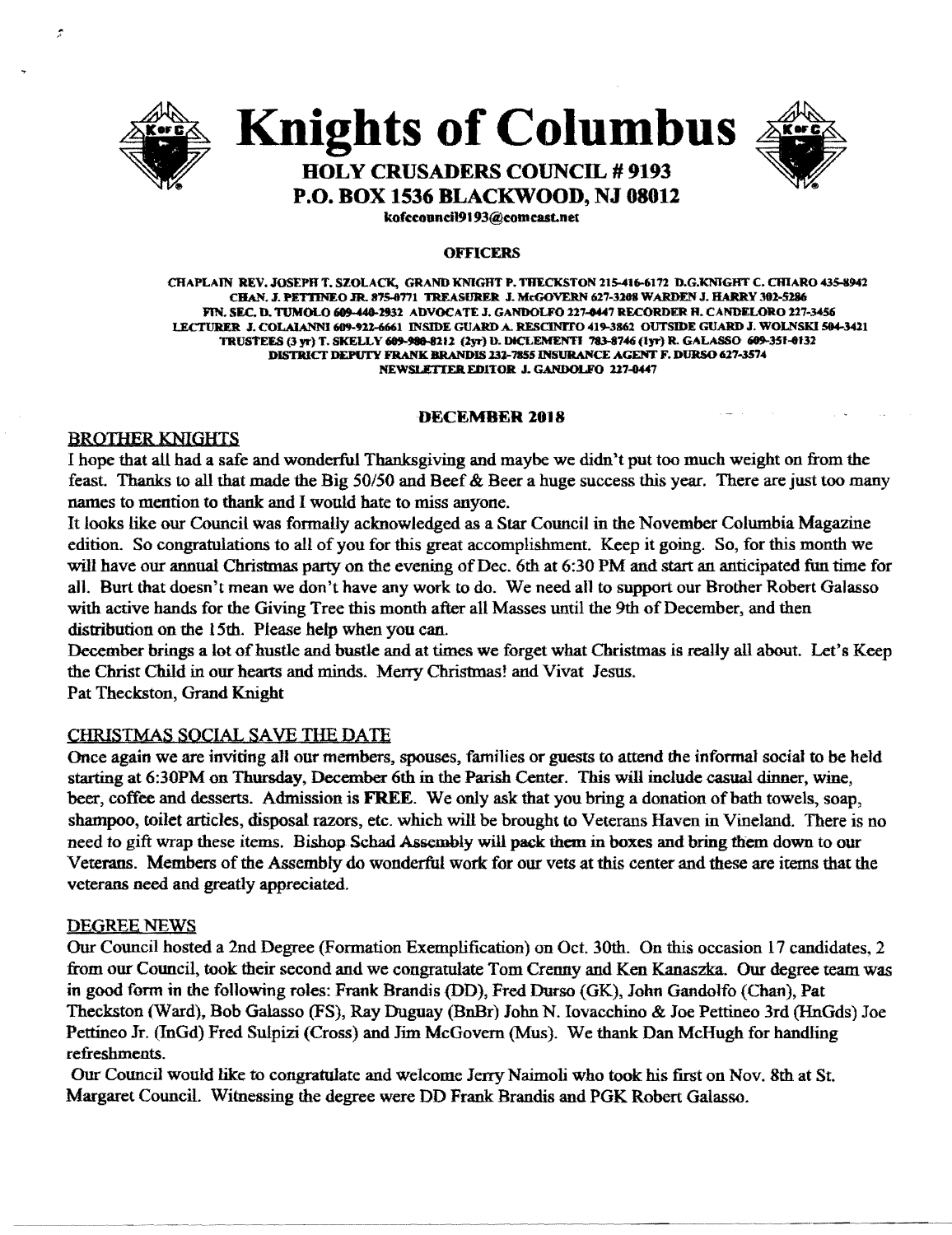#### KNIGHT OF THE MONTH

The Knight of the month for December is Jack Wolnski (getting donors for the Big Social). Our Family of the month for December is Tom Malatesta and family (Service to the Council). Congratulations and thank you.

#### BEEF AND BEER SOCIAL

On November 10<sup>th</sup>, we hosted our annual Beef and Beer Social in the Parish Center. The highlight of the evening will be the drawing of the winners of the Big 50/50 Raffle. The social was well attended and we thank all who supported the social and the members who helped to make the evening a success. The gross receipts from the sale of big raftle tickets were \$65,350 and the total prizes were \$32,675 (winners were posted in the Nov.18th OLOH weekly bulletin). The balance, after expenses in the amount of \$27,550.59 to be presented to our Pastor/Chaplain Fr. Joseph Szolack The proceeds from front door entry, Chinese auction, basket of cheer, television grossed \$3,575 net \$1,538.42 which went into our treasury. Again, we are always reluctant to thank particular individuals who helped with the social because so many so many of the members helped with the effort. However, we must mention Jim & Shawn McGovern, & family who tirelessly took care of managing the 50/50 tickets and money collections and disbursements through the entire campaign, and Jack Wolnski for his outstanding work in securing patrons and gifts.

#### CHAPLAINS CORNER

Our lesson for today is this: We must always approve and admire the good works of others, and we should try to correct, and never imitate, the conduct of those who displease both God and men. The material things that man has are all from God, and they should be used in such a way as to pay big dividends both here and hereafter. After all, it is not great possessions that make a man rich, but the good use of those things that make him truly rich. Wealth is only good when it is turned to good account. The day will come

when God will say to us: "Tum in the account of your stewardship..".

ą,

#### KNIGHTS OF COLUMBUS INSURANCE

September was designated as Life Insurance Awareness Month. Like most awareness raising campaigns, Life Insurance Awareness Month was created because there is an overwhelming lack of understanding of the product among the general public. Each year the Life Insurance Market Research Association puts out the results from a recent survey, and unfortunately, the numbers they report continue to be discouraging. A recent survey found that 76% of people polled did not have a personal financial advisor. 68% of that same survey group said their opinion of the current economic conditions was somewhat unfavorable or very unfavorable. In other words. a majority of those surveyed were uncomfortable with the economy and the uncertainty it brings, yet they did not seek professional assistance. If you fall into this category, please remember that as a member of the Knights of Columbus you have a full time, professional agent you can call your own. My primary responsibility is the care and service of your family's life insurance, retirement, disability income and long term care needs. I'll answer your questions because I want your decisions to be informed ones. I want to help. Talk with me, and afterwards, you'l1 understand that only wrong decision was not protecting your family's future sooner. For further information please call me for an appointment. Fred Durso, FICF, Field Agent, (856) 401-3055

Fred.durso@kofc.org

#### MALVERN WEEKEND RETREAT

For anyone interested, our Council will be going on its annual retreat to Malvern, PA (St. Joseph's in-the-Hills), the weekend of January 11th. The retreat registration begins at 5 p.m. Friday (11th) and the retreat will be over by noon on Sunday, January 13th. Our retreat group is known as Our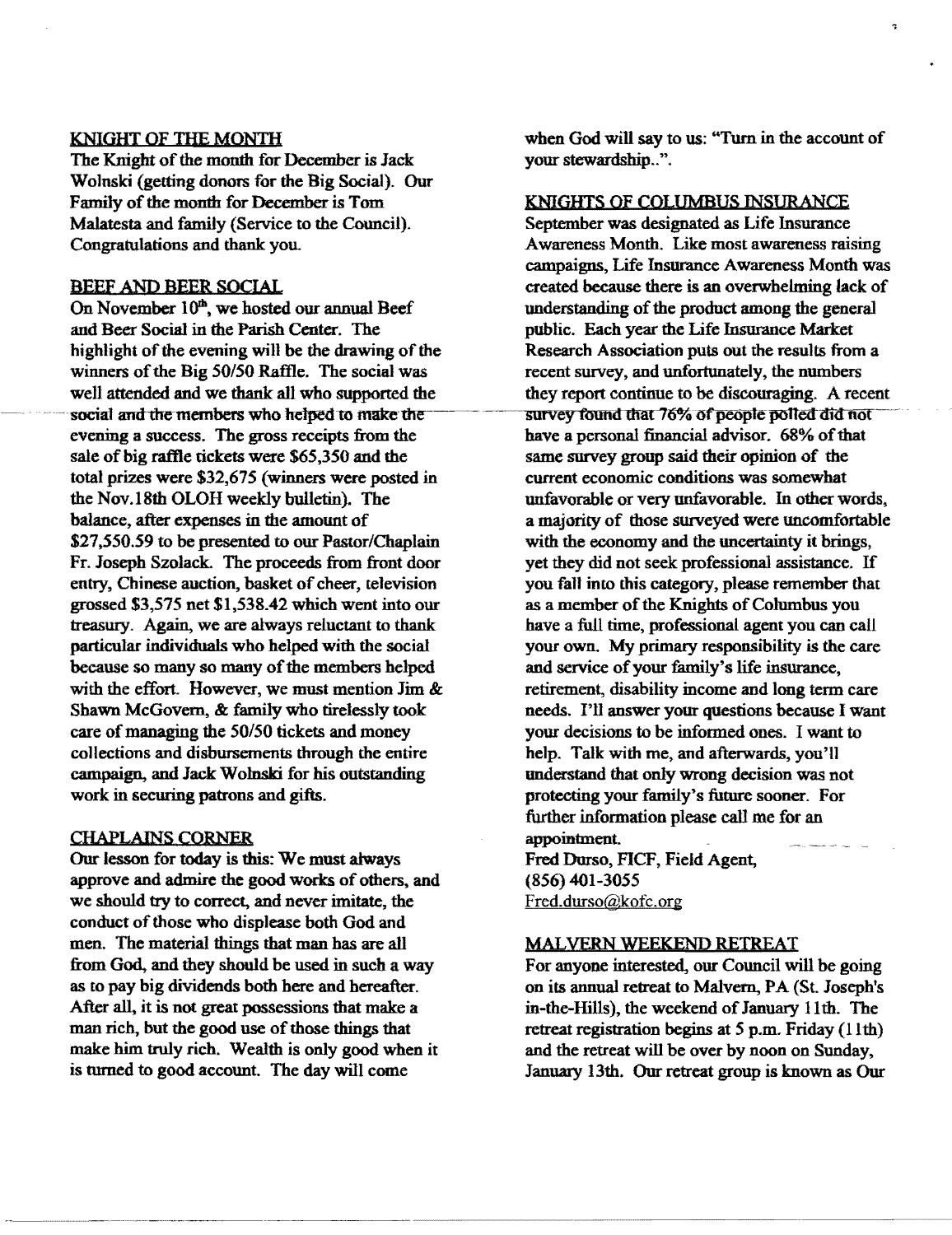Lady of Fatima Retreat Group. Be part of this uplifting and spiritual experience, and join the approximately 300 other men on this extraordinary weekend with the Lord. You will not be disappointed. If interested, please contact Fred Durso @ 856-401-3055.

#### IN MEMORIAM

Once again it is our sad duty to report to you the passing of a Brother Knight. On Nov. 3rd, Francis S. Wesolowski died. Brother Frank was also a Sir Knight of the Bishop Schad Assembly. Please keep him and his family in your prayers.

#### FIRST FRIDAY ADORATION

Exposition of the Blessed Sacrament will take place in the Our Lady of Hope Chapel on First Friday, December 7th after the 9:00 AM Mass, continue until 7:00 PM, and close with Benediction. There is a sign up sheet in the rear of the Chapel to schedule a devotion time. Attendance has been better so let's keep the momentum going.

#### DECEMBER BIRTHDAYS AND ANNIVERSARIES

The following brothers or members of their families will celebrate their birthdays this month: Mrs. Mary Ann Busa, Robert Calabro, Anthony Cirineo, Sal Curi, Mrs. Gloria Dugay, Tom Ehly, Bob Friedberg, Joe Gallagher, John Gandolfo, Jr., Anthony Genniro, Kenneth Kanaszka, Sean Kendall, Fred Labrosciano, Larry Lazo, Jeffrey S. Lilley, Michael Lisanti, Donald F. McKay, Mrs. Debbie Malatesta, Joe Moore, Howard Morell, Joe Pettineo 3<sup>rd</sup>, Sal Polo, John Raftery, Louis Schiezzari, Ed Sincavage, Peter Sirolli, Stan Wichowski, Bob Witkowski, Jack Wolnski, and Joseph Woyciechowski.

The following members will celebrate their anniversaries this month: Mr.& Mrs. Fred Durso, and Mr.& Mrs. George Fuchs.

CONGRATULATIONS Ifwe missed someone's birthday or anniversary, please contact lohn

Gandolfo (227-0447) or gandy08012@comcastnet.

#### FOURTH DEGREE NEWS

The 4th degree exemplification was held at the Tropicana in Atlantic City on Nov. 11th. We congratulate Jack Bauer and Jeff Lilley on the occasion of becoming Sir Knights and members of the Bishop Schad Assembly.

The Bishop Schad Assembly meets on the 3rd Wednesday of the month in the Parish Center.

#### EDITORIAL

Please join us for our celebration of our successes over the first half of the Columbian Year. Our casual social will be Thursday, Dec. 6th, 6:30PM. Once again, our important Holiday message is to "Keep Christ in Christmas." Enjoy the season with family and friends but always keep that important message in mind. Merry Christmas and Vivat Jesus.

#### IMPORTANT DATES

Dec. 6 Christmas Party (6:30PM Parish Center)

- Dec. 7 First Friday (OLOH Chapel)
- Dec. 13 Officers Meeting (7 PM Parish Center)
- Dec. 13 Council Meeting (8 PM Parish Center)
- Dec. 25 Christmas Day
- Dec. 27 No Meeting
- Jan. 1 New Years Day
- Jan. 3 Blood Drive (2-7PM Parish Center)
- lan. 4 First Friday (OLOH Chapel)
- Jan. 10 Officers Meeting (7PM Parish Center)
- Jan. 10 Council Meeting (8PM Parish Center)
- Jan. 11-13 Malvern Retreat

Jan. 19 Council Free Throw (11 :30AM OLOH School)

Jan. 19-20 Pro-Life Rose Sale (All Masses) Jan. 24 Council Meeting (8PM Parish Center)